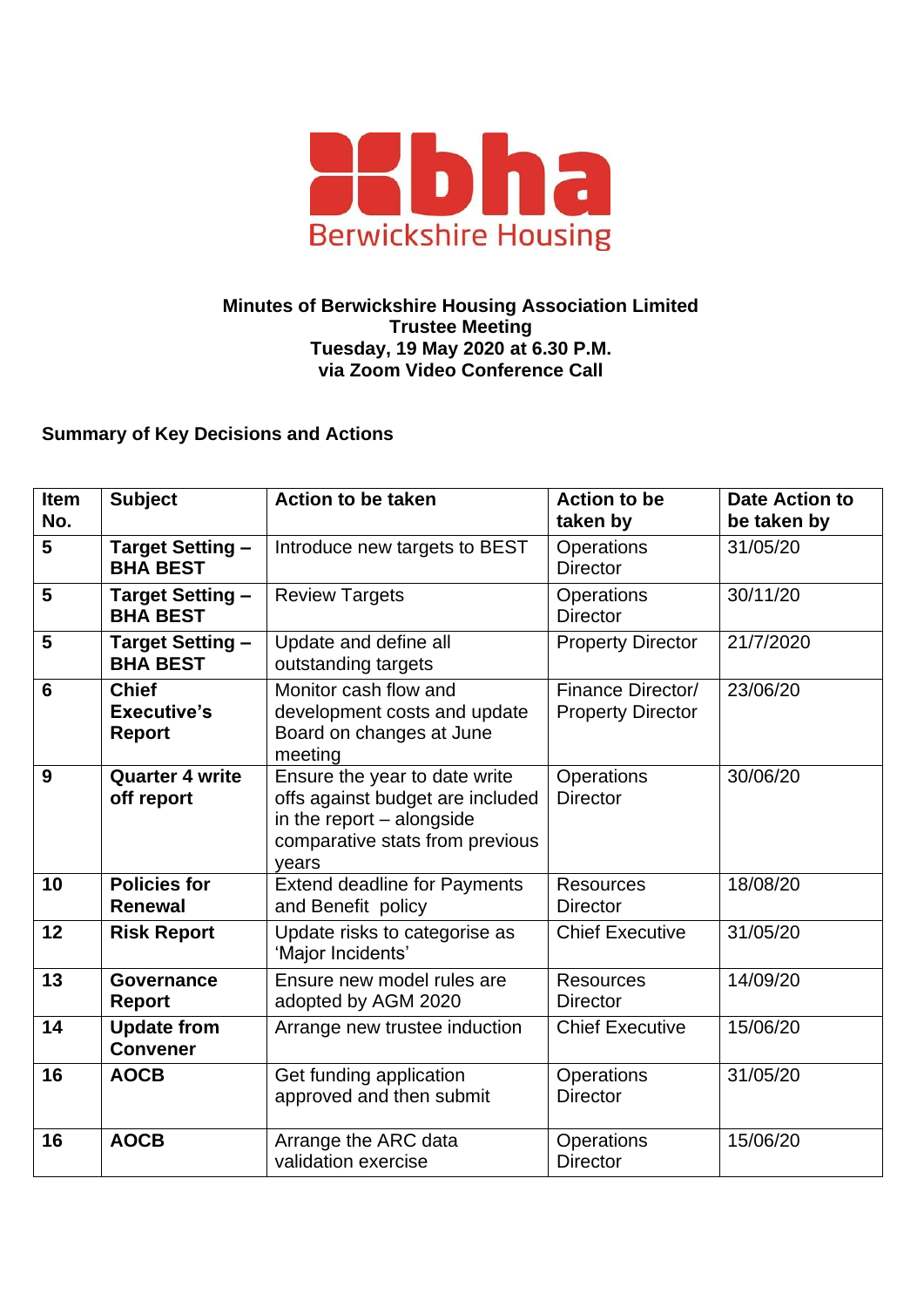| <b>Berwickshire Housing</b>                                                                                                                                                                               |                                                                                                                                                                                                                                        | <b>Minutes of Berwickshire Housing Association Limited</b><br><b>Trustee</b><br>Tuesday, 19 May 2020, at 6.30 P.M.<br>Via Zoom Video Conference Call                                                                                             |               |                     |                                           |
|-----------------------------------------------------------------------------------------------------------------------------------------------------------------------------------------------------------|----------------------------------------------------------------------------------------------------------------------------------------------------------------------------------------------------------------------------------------|--------------------------------------------------------------------------------------------------------------------------------------------------------------------------------------------------------------------------------------------------|---------------|---------------------|-------------------------------------------|
| Present:<br>Jim McDevitt (Convener)<br>Viv Cockburn (Vice-Convener)<br>Scott Holmes (Vice-Convener)<br>Anne Rutherford<br><b>Graeme MacLeod</b><br>Susie McCosh<br><b>Paul Matthews</b><br>Norrie McPhail |                                                                                                                                                                                                                                        | In Attendance:<br>Helen Forsyth, Chief Executive<br>John Bain, Resources Director<br>Eleanor Rooke, Finance Director<br>Dan Blake, Operations Director<br>Colin Turner, Minute Taker                                                             |               |                     |                                           |
| <b>Agenda Item</b><br><b>Item</b><br>No.                                                                                                                                                                  | <b>Minute</b>                                                                                                                                                                                                                          |                                                                                                                                                                                                                                                  | <b>Action</b> | <b>Action By</b>    | <b>Action to</b><br>be<br>completed<br>by |
| 1<br><b>Apologies</b>                                                                                                                                                                                     | Sean Dickson, Lynn Gray                                                                                                                                                                                                                |                                                                                                                                                                                                                                                  |               |                     |                                           |
| $\overline{\mathbf{2}}$<br><b>Declarations of</b><br><b>Interest</b>                                                                                                                                      |                                                                                                                                                                                                                                        | Norrie MacPhail declared his interest in BHA Enterprise.                                                                                                                                                                                         |               |                     |                                           |
| $\mathbf{3}$<br><b>Minutes of</b><br>previous meetings<br>Minutes of Trustee Meeting on 19/05/20                                                                                                          | meetings as a true record to be signed by The<br><b>Convener at a relevant time:</b><br>BHA Board meeting 31 March 2020<br>3.1<br>3.2<br>Written Resolution 9 April 2020<br>3.3<br>BHA Board meeting 16 April 2020<br>Matters arising: | The Board approved the minutes of the following<br>3.1.1 Facilitated working groups from tenant satisfaction<br>survey not yet convened due to COVID 19 restrictions.<br>3.1.2 Chief Executive's Recruitment - covered in Item 14<br>Page 1 of 9 |               | <b>Colin Turner</b> |                                           |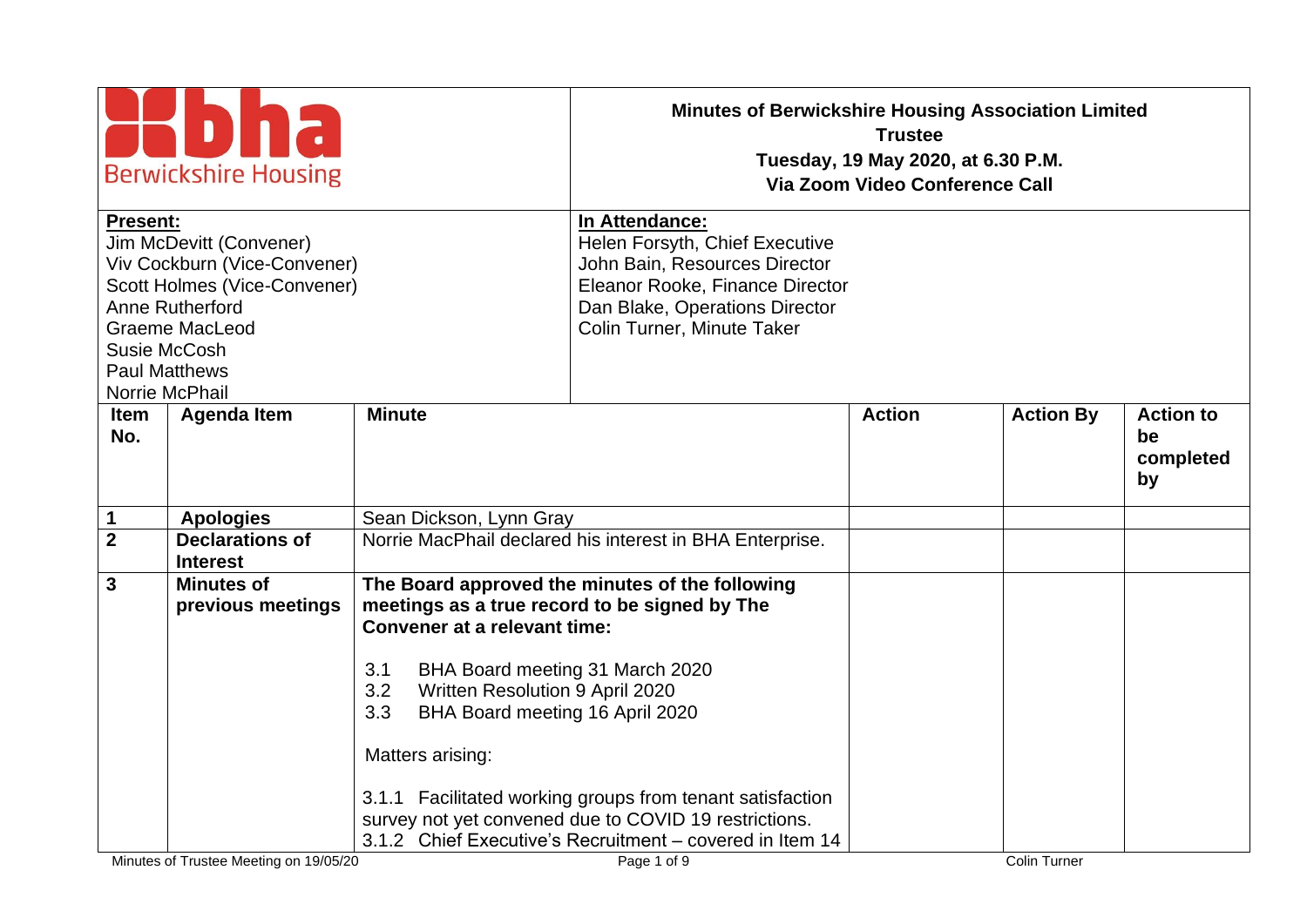|                         |                                                                 | 3.1.3 Board appraisals - six have been completed with                                                                                                                                                                                                                                                                                                                                                                                                                                                                                                 |                                                           |                                                                       |                      |
|-------------------------|-----------------------------------------------------------------|-------------------------------------------------------------------------------------------------------------------------------------------------------------------------------------------------------------------------------------------------------------------------------------------------------------------------------------------------------------------------------------------------------------------------------------------------------------------------------------------------------------------------------------------------------|-----------------------------------------------------------|-----------------------------------------------------------------------|----------------------|
|                         |                                                                 | remaining two scheduled                                                                                                                                                                                                                                                                                                                                                                                                                                                                                                                               |                                                           |                                                                       |                      |
| $\overline{\mathbf{4}}$ | <b>Review of the</b><br><b>Business plan due</b><br>to COVID 19 | The Chief Executive invited questions on the<br>amendments proposed to the business plan due to the<br>COVID 19 pandemic noting that the Active H upgrade<br>was progressing as planned and was not being delayed<br>due to COVID 19 constraints.                                                                                                                                                                                                                                                                                                     |                                                           |                                                                       |                      |
|                         |                                                                 | Energy Efficiency Standard for Social Housing (EESSH) -<br>It was confirmed that it was unlikely that the sector could<br>complete the works required to meet EESSH by the<br>deadline of 31 December 2020 due to the inability to carry<br>out these works due to the COVID 19 restrictions. The<br>Scottish Housing Regulator (SHR) has already confirmed<br>delays for other returns that were due and it was likely<br>that a similar delay would be required for EESSH.<br>The Board noted the changes being made to the<br><b>Business Plan</b> |                                                           |                                                                       |                      |
| 5                       | <b>Target Setting -</b><br><b>BHA BEST</b>                      | The Operations Director reported that the Operations<br>Committee had reviewed the process of target setting at<br>its meeting and noted the requirement to exercise caution<br>in light of Covid-19 impacts as we emerge and re-<br>commence all services. Board approved the targets set<br>on the basis that they would be reviewed in November<br>2020.                                                                                                                                                                                           | Introduce new<br>targets to BEST<br><b>Review Targets</b> | Operations<br><b>Director</b><br><b>Operations</b><br><b>Director</b> | 31/05/20<br>30/11/20 |
|                         |                                                                 | The Board queried the decline in performance on Value<br>for Money (Inds). The Operations Director explained that<br>this survey had been answered by nearly three times<br>more respondents than the last two years and this was<br>likely to explain the decline in satisfaction rather than the<br>actual trend.<br>The gross rent arrears figure had been calculated in                                                                                                                                                                           |                                                           |                                                                       |                      |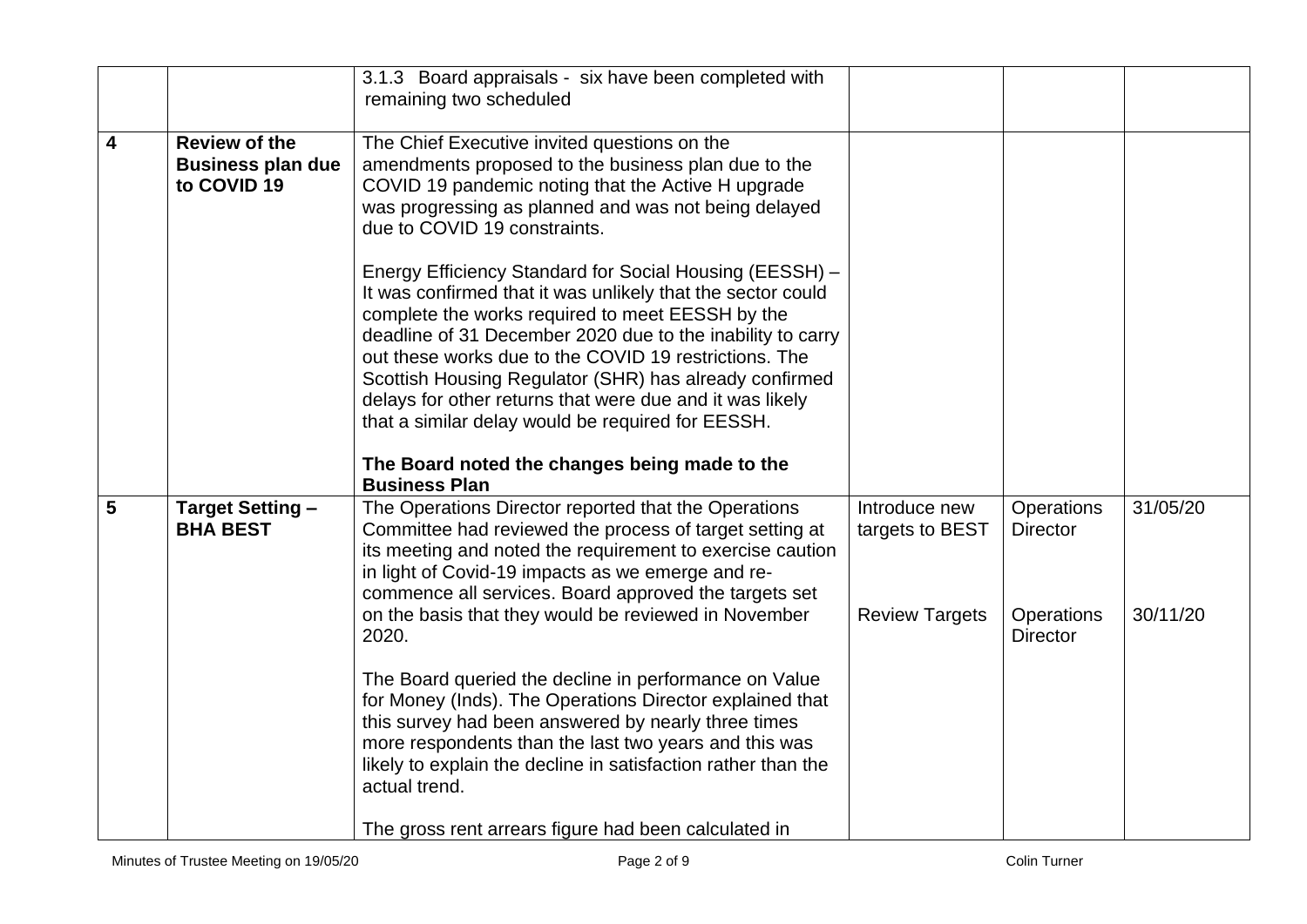|                 |                                    | accordance with the SHR technical guidance and this is a<br>compliant figure including FT arrears and reinstated write<br>offs from previous performance year. The Operations<br>Director has spoken to BHA's regulation officer and<br>alerted them to the fact that there was an error in the<br>calculation of previous returns.<br>It was noted that void times are too long. This is the focus<br>of scrutiny by the BEST group resulting in work being<br>done to improve the operational management of our voids<br>process. Voids processing features early within the<br>process mapping BT programme strand.                                                                                                                                                          |                                                                                                       |                                                     |           |
|-----------------|------------------------------------|---------------------------------------------------------------------------------------------------------------------------------------------------------------------------------------------------------------------------------------------------------------------------------------------------------------------------------------------------------------------------------------------------------------------------------------------------------------------------------------------------------------------------------------------------------------------------------------------------------------------------------------------------------------------------------------------------------------------------------------------------------------------------------|-------------------------------------------------------------------------------------------------------|-----------------------------------------------------|-----------|
|                 |                                    | The targets that are marked as still to be confirmed are<br>being reviewed currently and will be provided within next<br>report to Board.<br>The Board approved the new targets that had been<br>set acknowledging that they would be reviewed in<br>November 2020.                                                                                                                                                                                                                                                                                                                                                                                                                                                                                                             | Update and<br>define all<br>outstanding<br>targets                                                    | Property<br><b>Director</b>                         | 21/7/2020 |
| $6\phantom{1}6$ | <b>Chief Executive's</b><br>Report | The Chief Executive reported that the focus of work has<br>changed due to COVID 19 with more work being done<br>with other agencies and around social isolation and<br>tenancy support. The lottery funded BeFriend project has<br>been interviewed by ITV and has special mention from its<br>funders as excellent practice.<br>The key projects forming Business Transformation were<br>summarised. It was clarified that the digital service being<br>introduced would not replace traditional contact methods<br>but would enhance them.<br>The Chief Executive reported that four staff groups were<br>now working on returning to work during the current<br>pandemic and how this might be achieved. The first<br>reports are due to be submitted to the Leadership Team | Monitor cash<br>flow and<br>development<br>costs and<br>update Board<br>on changes at<br>June meeting | Finance<br>Director/<br>Property<br><b>Director</b> | 23/06/20  |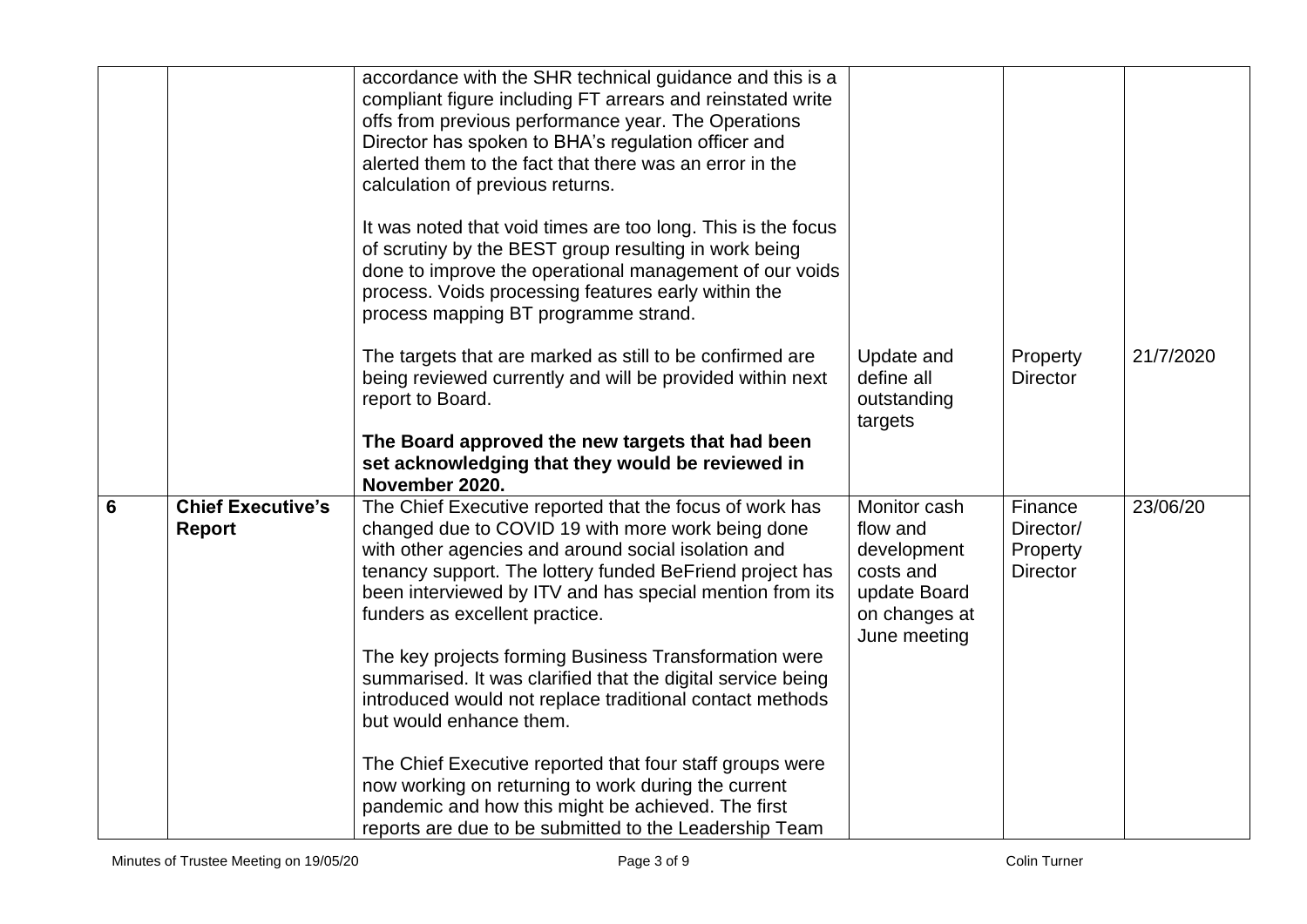|                |                                                    | by $1st$ June 2020.                                                                                                                                                                                                                                                                                                                                                                                                                                                                        |  |  |
|----------------|----------------------------------------------------|--------------------------------------------------------------------------------------------------------------------------------------------------------------------------------------------------------------------------------------------------------------------------------------------------------------------------------------------------------------------------------------------------------------------------------------------------------------------------------------------|--|--|
|                |                                                    | Paul Matthews queried the statement that contractors<br>would have no grounds to claim for additional costs when<br>returning to work. The Board acknowledged that this was<br>not a feasible way forward as contractors would be<br>working more slowly with social distancing and hygiene<br>requirements combined with the sourcing of materials<br>being an issue.                                                                                                                     |  |  |
|                |                                                    | Norrie MacPhail queried the contract clause that would<br>indemnify BHA from loss of rent due to delays as this<br>seemed unfair and not able to be legitimately challenged<br>and would not be prudent to pursue a claim. There is a<br>risk in the event of BHA being subject of a claim for<br>additional costs from a contractor and Scottish<br>Government does not put in place back to back funding to<br>support this. There is also a risk of contractors failing<br>financially. |  |  |
|                |                                                    | The Finance Director will maintain and monitor cash flow<br>and base any forecasts on more concrete information as<br>it becomes available.                                                                                                                                                                                                                                                                                                                                                |  |  |
|                |                                                    | It was noted that in some ways the business<br>transformation changes have been aided by COVID 19<br>pandemic as staff have had to make changes to working<br>practices quickly.                                                                                                                                                                                                                                                                                                           |  |  |
|                |                                                    | The Board noted the report and looked forward to an<br>update at its June meeting.                                                                                                                                                                                                                                                                                                                                                                                                         |  |  |
| $\overline{7}$ | Quarterly<br><b>Monitoring</b><br><b>Statement</b> | The Finance Director invited questions on the Quarter 4<br>management accounts.                                                                                                                                                                                                                                                                                                                                                                                                            |  |  |
|                |                                                    | It was also reported that the pension liability calculation<br>had resulted in £1.1m positive movement from the prior                                                                                                                                                                                                                                                                                                                                                                      |  |  |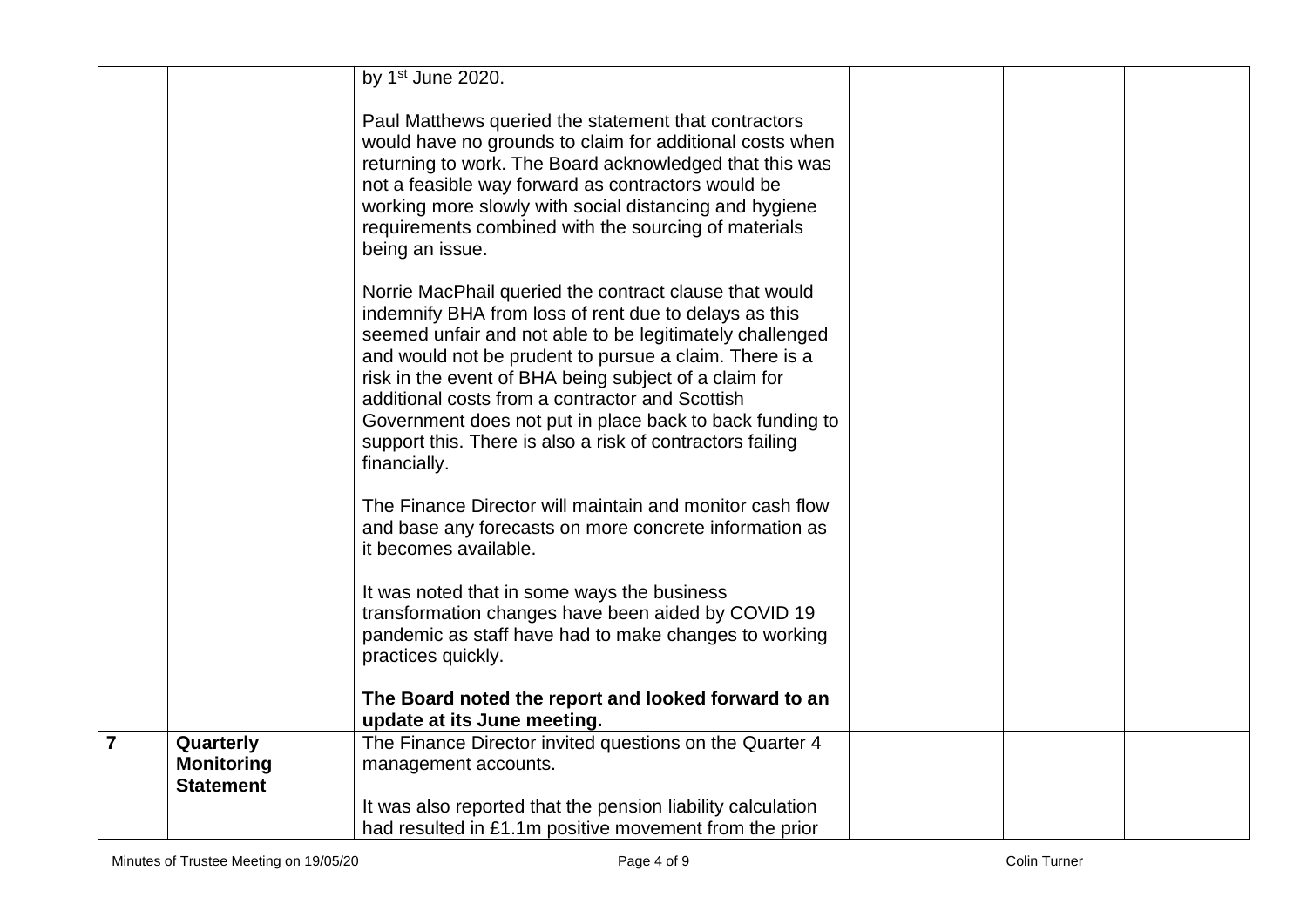|    |                            | year end figure, which would result in higher than forecast                                                              |                      |                  |          |
|----|----------------------------|--------------------------------------------------------------------------------------------------------------------------|----------------------|------------------|----------|
|    |                            | profit being reported in the annual accounts.                                                                            |                      |                  |          |
|    |                            |                                                                                                                          |                      |                  |          |
|    |                            | The Board noted the quarterly monitoring statement.                                                                      |                      |                  |          |
| 8  | <b>Social Value</b>        | The Board noted the report.                                                                                              |                      |                  |          |
|    | Impact report              |                                                                                                                          |                      |                  |          |
| 9  | <b>Quarter 4 write off</b> | The Operations Director reported that the Quarter 3 write                                                                | Ensure the year      | Operations       | 30/06/20 |
|    | report                     | off report that was presented to the Board in February led                                                               | to date write offs   | <b>Director</b>  |          |
|    |                            | to a discussion around the decision to write off amounts                                                                 | against budget       |                  |          |
|    |                            | monthly and report these to the Board quarterly. This                                                                    | are included in      |                  |          |
|    |                            | wasn't minuted accurately and apologies were given by<br>the Operations Director for failing to pick this up. Not all of | the report           |                  |          |
|    |                            | the Board members recalled the decisions being made at                                                                   |                      |                  |          |
|    |                            | the February meeting.                                                                                                    |                      |                  |          |
|    |                            |                                                                                                                          |                      |                  |          |
|    |                            | The same request was being tabled at this meeting for                                                                    |                      |                  |          |
|    |                            | approval by the Board.                                                                                                   |                      |                  |          |
|    |                            |                                                                                                                          |                      |                  |          |
|    |                            | The Board agreed that the write offs should be done                                                                      |                      |                  |          |
|    |                            | monthly as part of the operational procedures in                                                                         |                      |                  |          |
|    |                            | place and that it would note the write offs quarterly at                                                                 |                      |                  |          |
|    |                            | its meetings in the future but the report should                                                                         |                      |                  |          |
| 10 | <b>Policies for</b>        | include the year to date write offs against budget.<br>The Entitlements and Benefits Policy is due for renewal.          | <b>Extend policy</b> | <b>Resources</b> | 18/08/20 |
|    | renewal                    | The Resources Director provided a verbal update and                                                                      |                      | <b>Director</b>  |          |
|    |                            | requested an extension to the policy. This policy requires                                                               |                      |                  |          |
|    |                            | staff consultation which was difficult at this time due to the                                                           |                      |                  |          |
|    |                            | COVID 19 restrictions.                                                                                                   |                      |                  |          |
|    |                            |                                                                                                                          |                      |                  |          |
|    |                            | The Board approved that the policy be extended in its                                                                    |                      |                  |          |
|    |                            | current form until 18th August 2020.                                                                                     |                      |                  |          |
| 11 |                            |                                                                                                                          |                      |                  |          |
|    |                            |                                                                                                                          |                      |                  |          |
|    |                            |                                                                                                                          |                      |                  |          |
|    |                            |                                                                                                                          |                      |                  |          |
|    |                            |                                                                                                                          |                      |                  |          |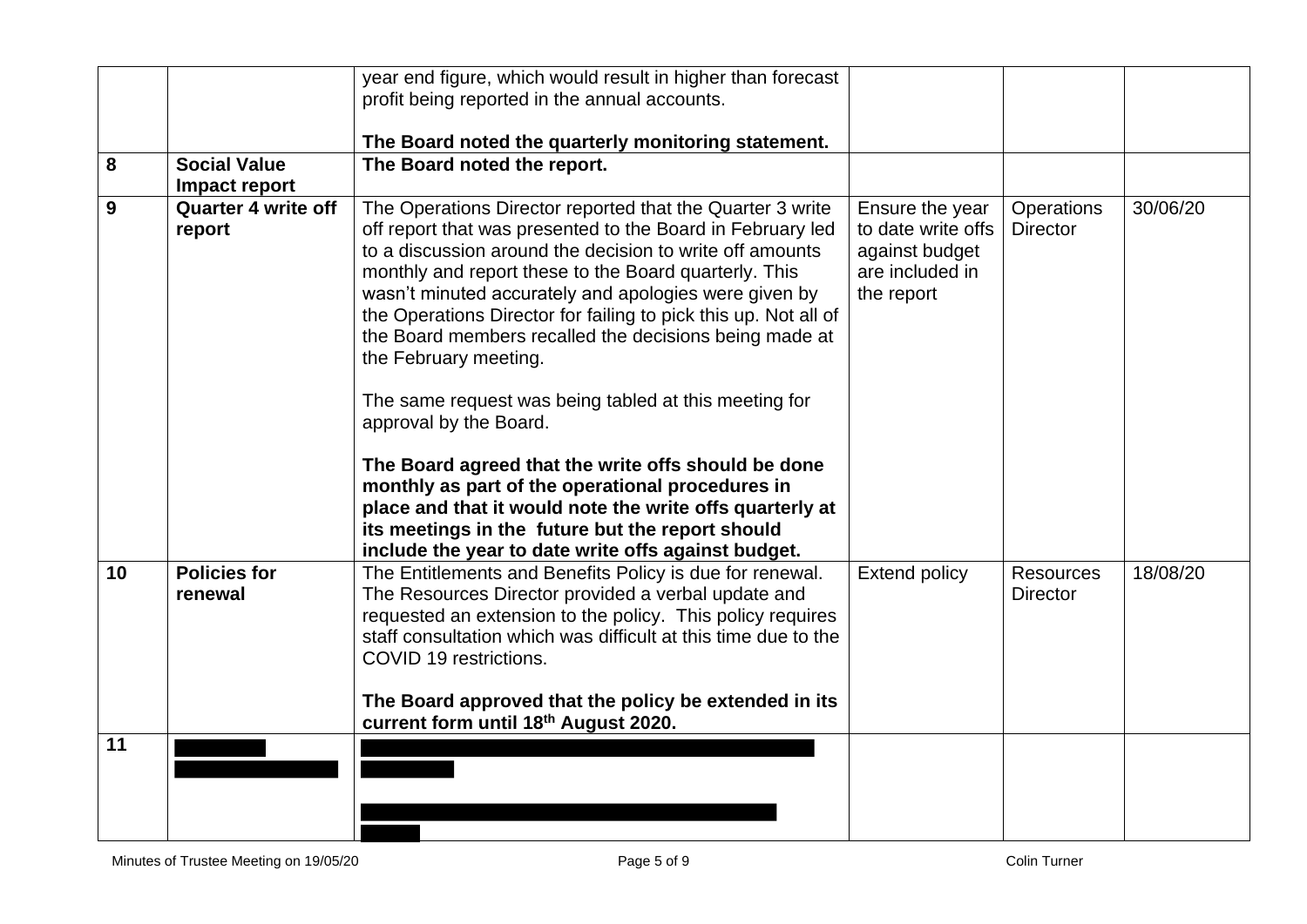| $\overline{12}$ | <b>Risk Report</b>                 | The Chief Executive reported that following a discussion<br>with Viv Cockburn, the risks that had been identified<br>relating to BREXIT were also relevant to COVID 19 and<br>should be generalised to relate to major incidents.<br>The Board noted the Risk Report.                                                                                                                                                                                                                                                                                                                                                                                                                                                                                                                                                                                                                                                                                                                                                                                                                                                                                                                                                                                                                                       | Update risks to<br>categorise as<br>'Major Incidents'          | Chief<br><b>Executive</b>           | 31/05/20 |
|-----------------|------------------------------------|-------------------------------------------------------------------------------------------------------------------------------------------------------------------------------------------------------------------------------------------------------------------------------------------------------------------------------------------------------------------------------------------------------------------------------------------------------------------------------------------------------------------------------------------------------------------------------------------------------------------------------------------------------------------------------------------------------------------------------------------------------------------------------------------------------------------------------------------------------------------------------------------------------------------------------------------------------------------------------------------------------------------------------------------------------------------------------------------------------------------------------------------------------------------------------------------------------------------------------------------------------------------------------------------------------------|----------------------------------------------------------------|-------------------------------------|----------|
| 13              | <b>Governance</b><br><b>Update</b> | It was reported that the Stage 2 complaint had now been<br>concluded and the SPSO had not found BHA's response<br>to be lacking in anyway.<br>The Board reluctantly accepted Sean Dickson's<br>resignation from the Board. The Convener led the Board<br>and Leadership Team in a vote of thanks to Sean for all<br>of his time and commitment whilst on the Board.<br><b>New model rules</b> – The Resources Director reported that<br>the rules were due for review to align them with the SFHA<br>model rules. The object relating to nursery care and after<br>school provision was discussed and the additional<br>process and tight timescales involved in amending the<br>objects with OSCR. Charitable objects exist as a<br>'permission' to undertake activities but there is no<br>obligation to carry out those activities.<br>The Board agreed that the new model rules should be<br>adopted with the current objects as they stand but with a<br>review to take place in 12 months time to adjust the<br>objects to reflect the association's activities.<br>The term "Board of Trustees" was to remain in the revised<br>rules.<br>The term "Convener" and "Vice-Convener" were to be<br>replaced with "Chair" and "Vice-Chair".<br>The Board agreed by a majority vote of five to three that | Ensure new<br>model rules are<br>adopted by<br><b>AGM 2020</b> | <b>Resources</b><br><b>Director</b> | 14/09/20 |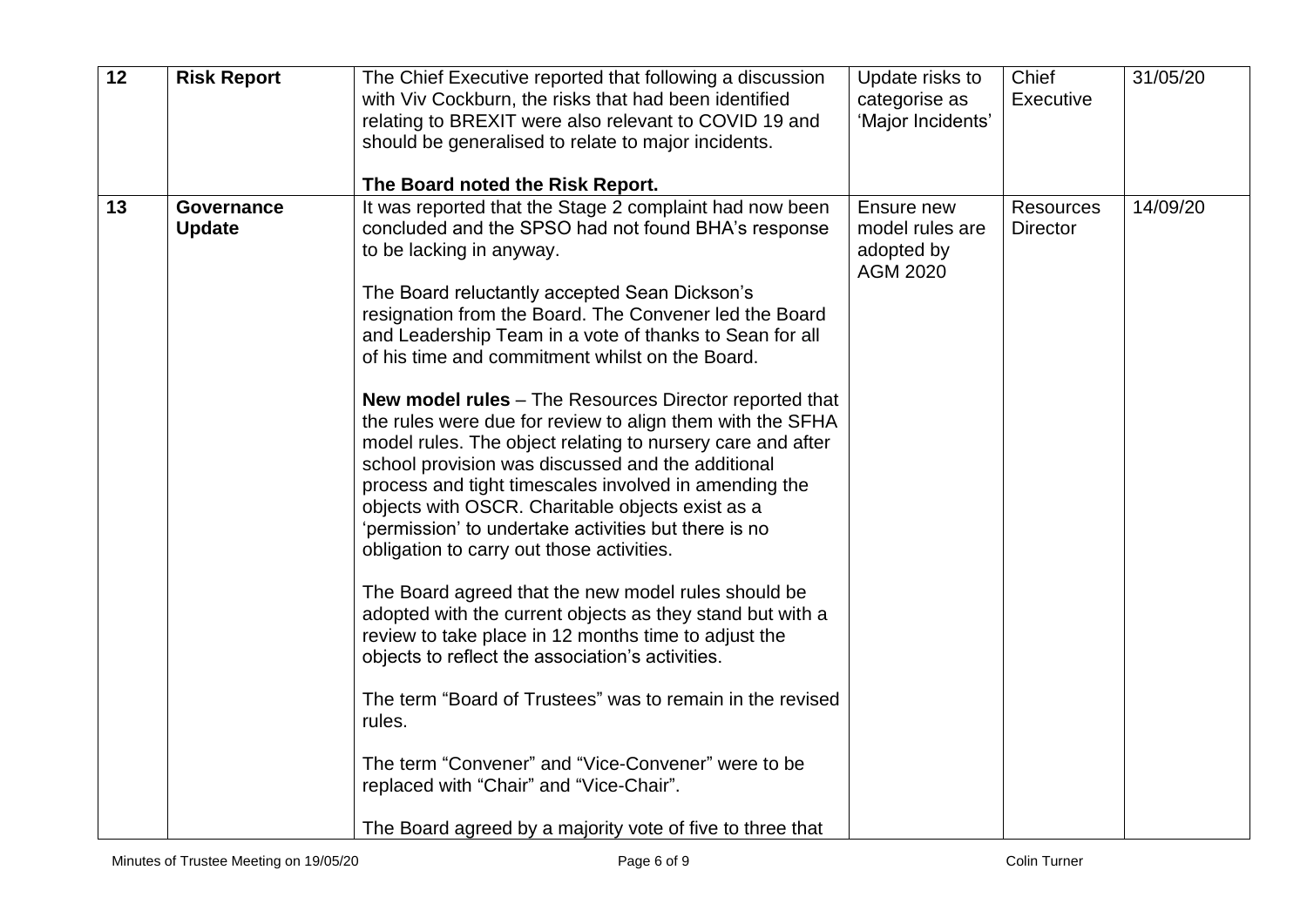|    |                                              | the number of Board members remains at fifteen.                                                                                                                                                                                                                                                                                                                                                                                                                                                                                                                                                                                                                                          |                                  |                    |          |
|----|----------------------------------------------|------------------------------------------------------------------------------------------------------------------------------------------------------------------------------------------------------------------------------------------------------------------------------------------------------------------------------------------------------------------------------------------------------------------------------------------------------------------------------------------------------------------------------------------------------------------------------------------------------------------------------------------------------------------------------------------|----------------------------------|--------------------|----------|
|    |                                              | Board remuneration - Whilst possible, no more than 50%<br>of a charitable board can be remunerated. There was no<br>appetite amongst the Board to introduce remuneration in<br>the new rules.<br>The Board approved that the rules of BHA be<br>amended as directed, to adopt the new SFHA model<br>rules                                                                                                                                                                                                                                                                                                                                                                                |                                  |                    |          |
| 14 | <b>Update from</b><br><b>Convener</b>        | The Convener reported that Campbell Tickell had been<br>appointed to run the recruitment of the Chief Executive<br>post.<br>Board Away Day – It was agreed that the away day will<br>remain on a weekday.<br>Furlough - The Board delegated authority to the<br>Convener and Vice Conveners group to make decisions<br>on extensions and terms of furlough to the next Board<br>meeting on 23rd June<br>New Board members – The Board felt that given the slow<br>release of lockdown it was sensible to induct the new<br>Trustees via video conference.<br>Jim, Graeme, Anne and Viv volunteered to assist or be<br>buddies and the Chief Executive undertook to get this<br>arranged. | Arrange new<br>trustee induction | Chief<br>Executive | 15/06/20 |
| 15 | <b>Minutes from BHA</b><br><b>Committees</b> | The Board homologated the decisions taken at the<br>following Committee meetings:                                                                                                                                                                                                                                                                                                                                                                                                                                                                                                                                                                                                        |                                  |                    |          |
|    |                                              | 1. Operations Committee - 21 April 2020<br>2. Audit and Finance Committee - 28 April 2020                                                                                                                                                                                                                                                                                                                                                                                                                                                                                                                                                                                                |                                  |                    |          |
| 16 | <b>AOCB</b>                                  | 16.1 – The Operations Director reported that Scottish                                                                                                                                                                                                                                                                                                                                                                                                                                                                                                                                                                                                                                    | Get funding                      | <b>Operations</b>  | 31/05/20 |